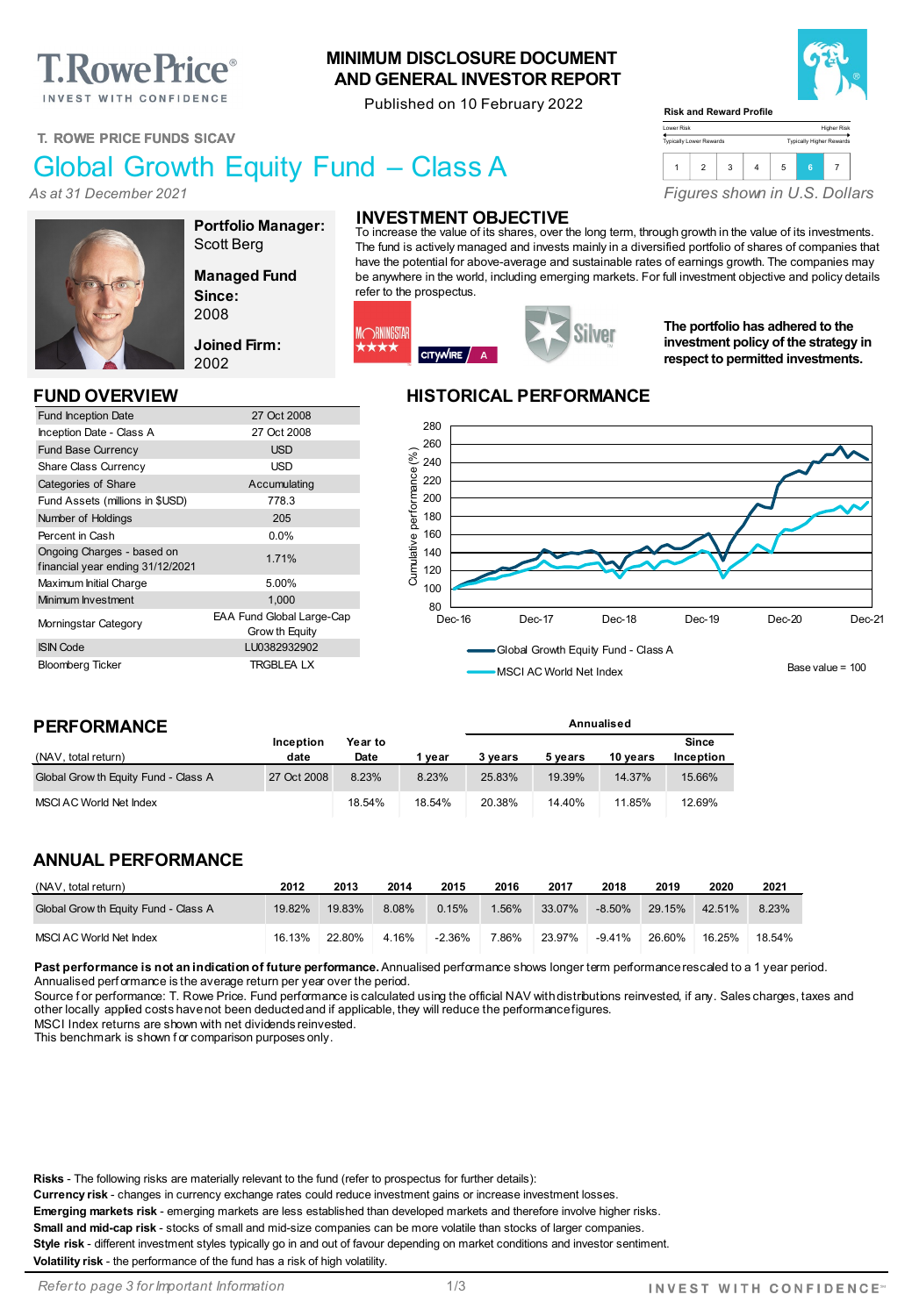#### **TOP 10 ISSUERS**

| <b>Issuer</b>      | Country/Industry                                             | % of Fund |
|--------------------|--------------------------------------------------------------|-----------|
| Amazon.com         | United States/Internet & Direct<br>Marketing Retail          | 3.7       |
| Alphabet           | United States/Interactive Media &<br>Services                | 3.3       |
| Apple              | United States/Technology Hardw are,<br>Storage & Peripherals | 1.9       |
| Microsoft          | United States/Softw are                                      | 1.8       |
| Evotec             | Germany/Life Sciences Tools &<br><b>Services</b>             | 1.5       |
| Charles Schw ab    | United States/Capital Markets                                | 1.2       |
| Meta Platforms     | United States/Interactive Media &<br><b>Services</b>         | 1.2       |
| NV IDIA            | United States/Semiconductors &<br>Semiconductor Equipment    | 1.2       |
| NextEra Energy     | United States/Electric Utilities                             | 1.2       |
| Roper Technologies | United States/Industrial Conglomerates                       | 1.1       |

#### **GEOGRAPHIC DIVERSIFICATION (TOP 15)**

| Country              | % of Fund | Fund vs Comparator Benchmark |  |
|----------------------|-----------|------------------------------|--|
| <b>United States</b> | 55.7      | $-5.4$                       |  |
| United Kingdom       | 6.7       | 3.1                          |  |
| Germany              | 6.3       | 4.2                          |  |
| China                | 5.5       | 1.8                          |  |
| <b>India</b>         | 4.7       | 3.4                          |  |
| Japan                | 2.3       | $-3.2$                       |  |
| <b>Netherlands</b>   | 2.3       | 1.0                          |  |
| Canada               | 1.9       | $-1.0$                       |  |
| Sw itzerland         | 1.8       | $-0.8$                       |  |
| France               | 1.7       | $-1.2$                       |  |
| Vietnam              | 1.5       | 1.5                          |  |
| Singapore            | 1.3       | 1.0                          |  |
| Philippines          | 1.2       | 1.1                          |  |
| <b>Indonesia</b>     | 1.2       | 1.0                          |  |
| <b>Brazil</b>        | 1.1       | 0.6                          |  |

The comparator benchmark data is for the MSCI AC World Net Index.

#### **OPERATIONAL INFORMATION**

| Domicile:              | Luxembourg                           |
|------------------------|--------------------------------------|
| Trading days:          | All bank business days in Luxembourg |
| Trading cut-off time:  | 13.00 Central European Time          |
| Valuation time:        | 16:00 Central European Time          |
| Distribution payments: | None                                 |

#### **SECTOR DIVERSIFICATION**

| Sector                          |      |        | % of Fund Fund vs Comparator Benchmark |
|---------------------------------|------|--------|----------------------------------------|
| <b>Communication Services</b>   | 9.5  |        | 0.9                                    |
| Consumer Discretionary          | 16.9 |        | 4.5                                    |
| <b>Consumer Staples</b>         | 5.2  | $-1.6$ |                                        |
| Energy                          | 0.3  | $-3.1$ |                                        |
| Financials                      | 15.0 |        | 1.2                                    |
| <b>Health Care</b>              | 13.3 |        | 1.6                                    |
| Industrials & Business Services | 9.0  | $-0.6$ |                                        |
| Information Technology          | 23.7 |        | 0.1                                    |
| <b>Materials</b>                | 3.0  | $-1.7$ |                                        |
| <b>Real Estate</b>              | 2.5  | $-0.2$ |                                        |
| <b>Utilities</b>                | 1.6  | $-1.0$ |                                        |

T. Rowe Price uses the current MSCI/S&P Global Industry Classification Standard (GICS) f or sector and industry reporting. T. Rowe Price will adhere to all updates to GICS f or prospective reporting.

#### **ASSET DIVERSIFICATION**

| <b>Asset Class</b> | % of Fund 31/12/2021 | % of Fund 30/09/2021 |
|--------------------|----------------------|----------------------|
| Equity             | 100.0                | 98.9                 |
| Cash               | 0.0                  | 11                   |

As compared to last quarter, there have been changes to the composition by asset allocation as shown in the table above